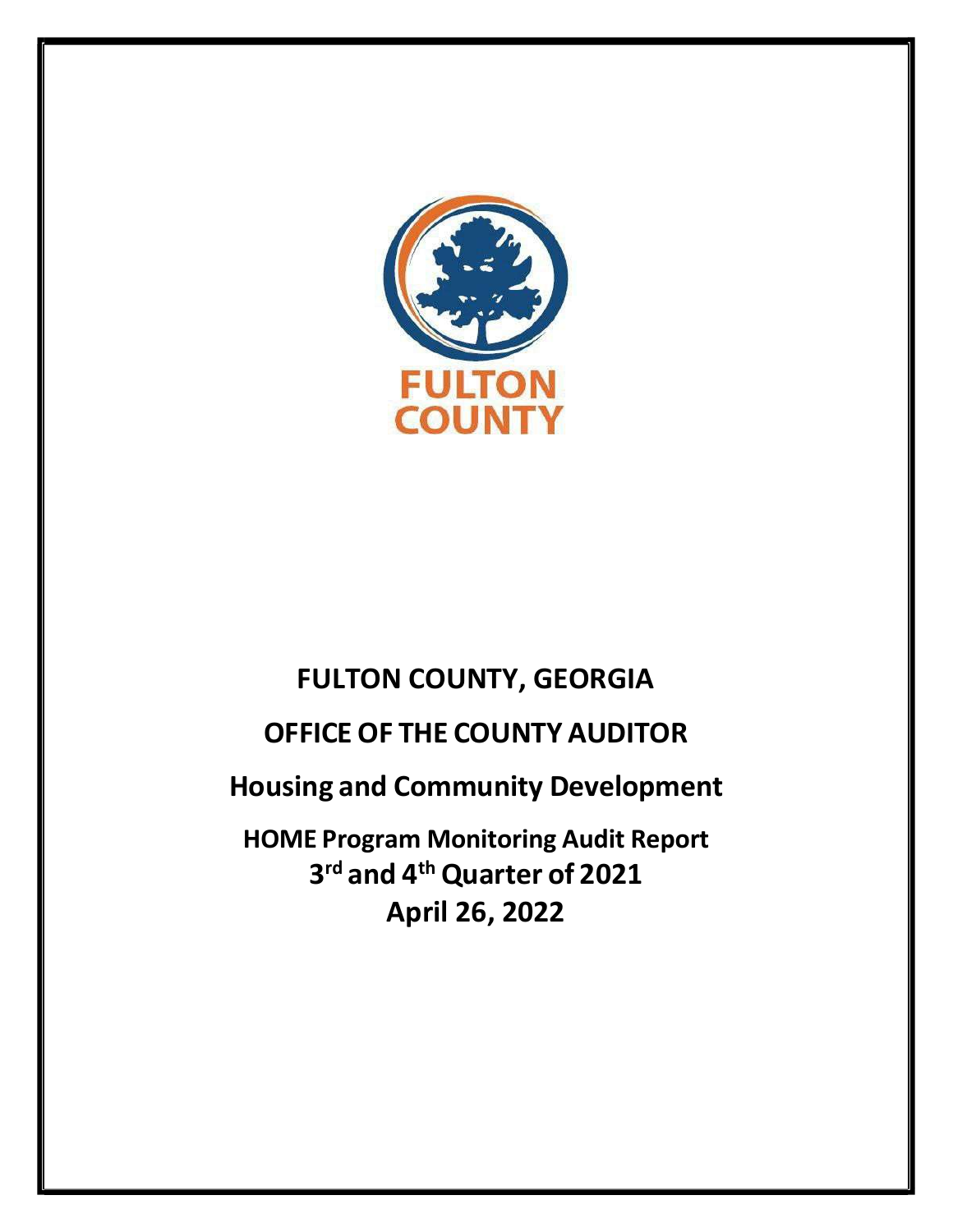### **TABLE OF CONTENTS**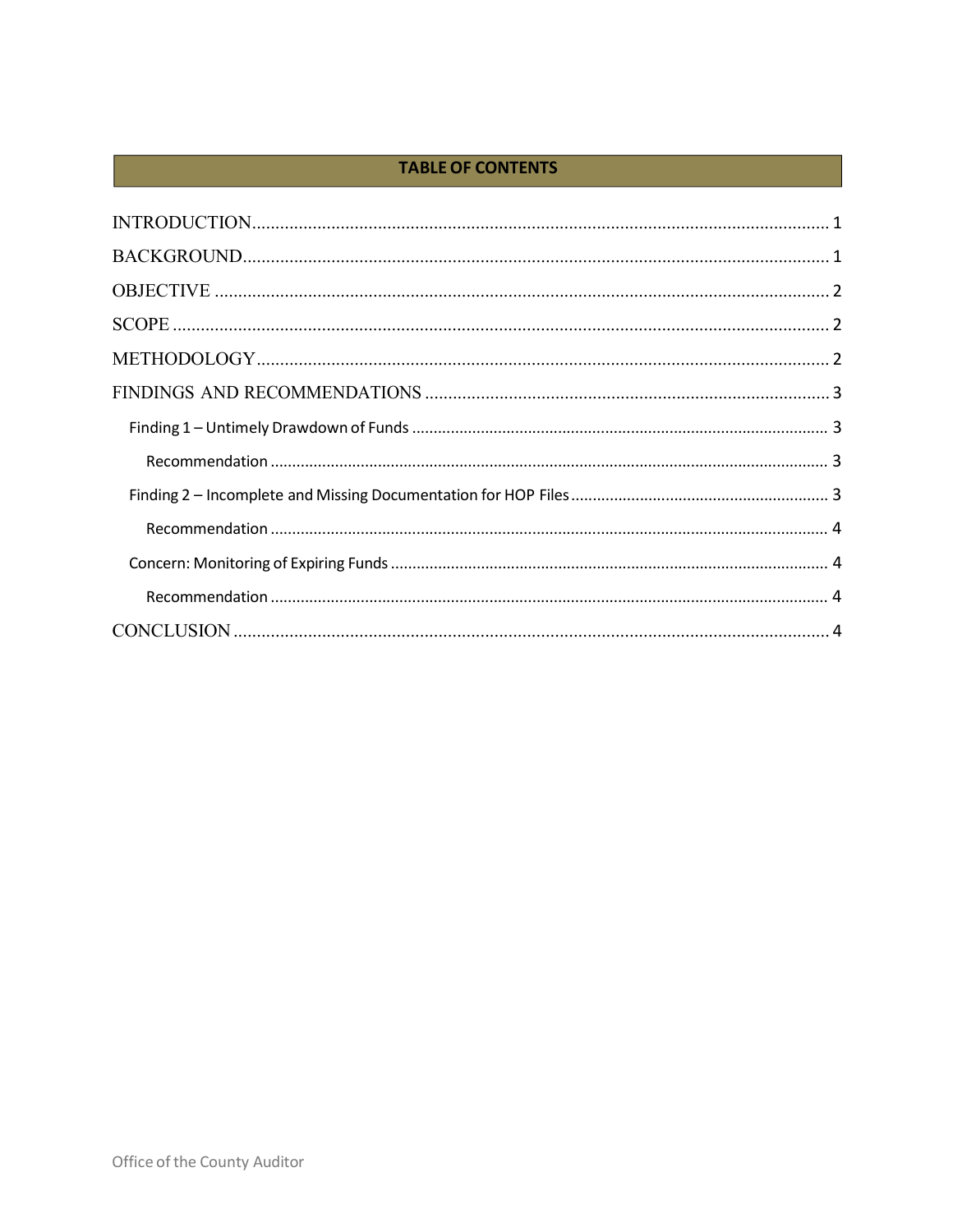#### **INTRODUCTION**

In accordance with the 2022 approved Audit Plan, the Office of the County Auditor has conducted a monitoring audit of Fulton County's Home Investment Partnerships (HOME) Program. The HOME Program monitoring audit is required by the Department of Housing and Urban Development (HUD) to ensure the program is being administered properly.

#### BACKGROUND

The HOME Program was created by the National Affordable Housing Act of 1990 (NAHA). Under the HOME Program, HUD allocates funding by formula to participating jurisdictions to fund a wide range of activities including building, buying and/or rehabilitating affordable housing for rent or homeownership or providing direct rental assistance to low-income people. HOME funding allocations are awarded to participating jurisdictions based on the submission of a Consolidation Plan. As such, the Fulton County Housing and Community Development (FCHCD) Department receives funding from HUD to administer the HOME Program. HUD also provides funding to FCHCD for other federal housing grants including the Community Development Block Grant (CDBG), the Neighborhood Stabilization Program (NSP) and the Emergency Solutions Grant (ESG).

FCHCD uses HOME funds to deliver the following HOME funded activities:

- Community Housing and Development Organizations (CHDO) are non-profit, tax exempt,  $501(C)(3)$  organizations that retain housing for the community it serves. The CHDO communities must serve a defined geographical community. The target populations that benefits from CHDO housing are low to moderate income individuals. FCHCD is required to set-aside at least 15% of the annual HOME allocation to fund CHDO projects.
- Homeowner Rehabilitation provides deferred payment loans to improve the living conditions of low and moderate income Fulton County residents. Additionally, the rehabilitation eliminates distressed conditions in targeted neighborhoods and preserves the basic character of Fulton County's neighborhoods;
- Tenant Based Rental Assistance (TBRA) provides temporary rental assistance to those very low to moderate income individuals and families who are on the housing choice voucher waiting list and/or require immediate rental assistance in order to mitigate an emergency situation; and
- Home Ownership Program (HOP) assists low and moderate income individuals and families of Fulton County with down payment assistance or closing costs funds to purchase homes.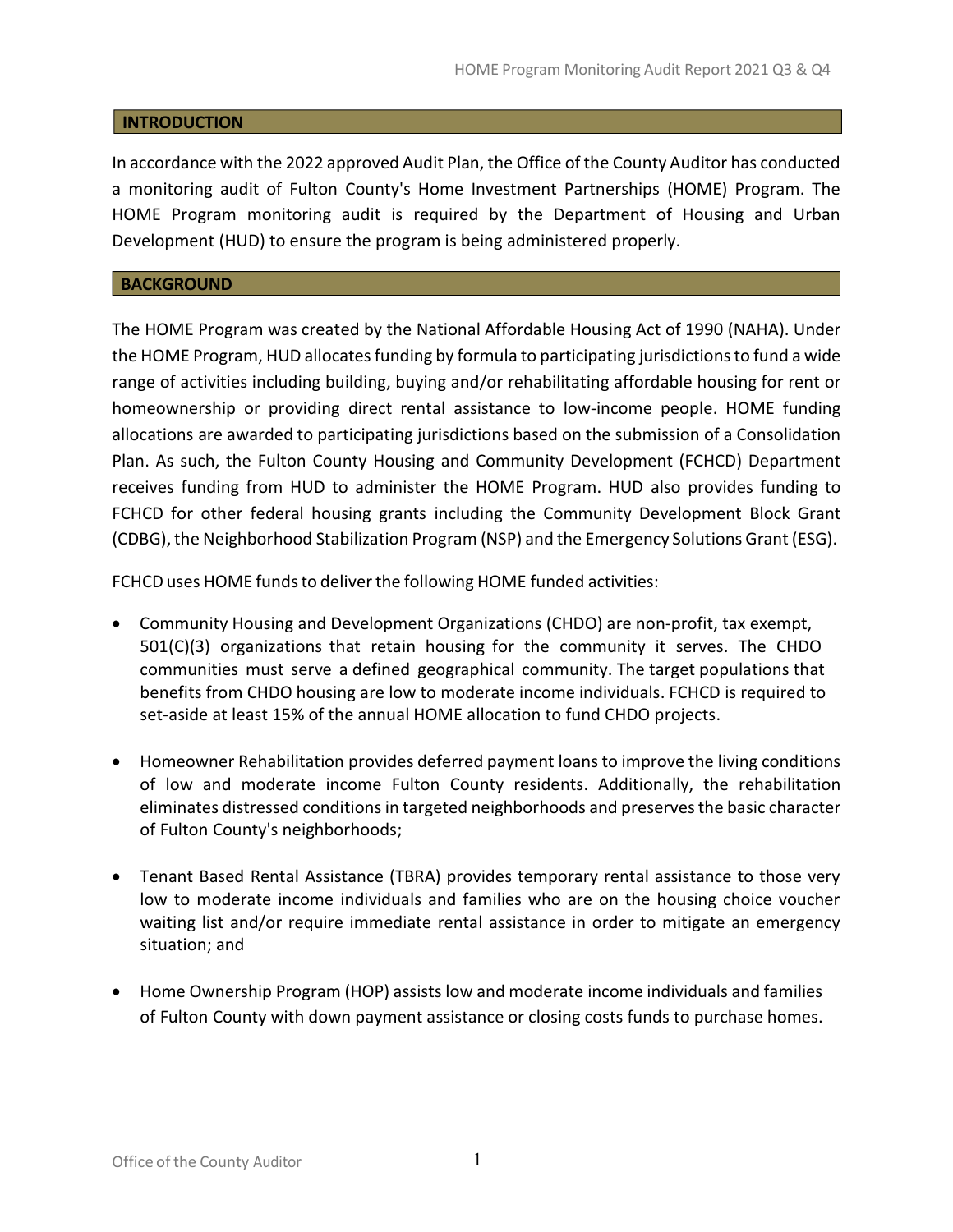#### **OBJECTIVE**

The objective of this audit was to assess the effectiveness of procedures and controls implemented by the Fulton County Housing and Community Development Department, as it relates to the compliance and administration of the HOME program.

#### **SCOPE**

The scope of the audit was for the 3<sup>rd</sup> and 4<sup>th</sup> quarters of 2021 (July 1, 2021 – December 31, 2021).

#### METHODOLOGY

We conducted this audit in accordance with Generally Accepted Government Auditing Standards (GAGAS). Those standards require that we plan and perform the audit to obtain sufficient, appropriate evidence, to provide a reasonable basis for our findings and conclusions based on our findings and conclusions based on our audit objectives.

To achieve our audit objectives, we evaluated FCHCD's administration of the HOME Program, which included a review of the effectiveness of controls over compliance with the program. We performed procedures to ensure:

- Sufficient staffing was present to effectively administer the HOME Program;
- Timely reconciliation between HUD's Integrated Disbursement and Information System (IDIS) and the County's Automated Management System (AMS);
- Proper documentation was obtained, reviewed and approved prior to disbursing HOME Program funds;
- HOME Program funds were committed by the required deadline;
- HOME Program activities were accurately recorded in HUD's Integrated Disbursement and Information System (IDIS);
- Proper monitoring was conducted of the HOME Program and projects;
- Appropriate documentation was maintained to validate compliance with HOME Program requirements and support performance information; and
- HOME Program funding was provided to eligible recipients.

Additionally, we interviewed key staff within the departments to determine the established processes and procedures related to contractual management and day-to-day operations.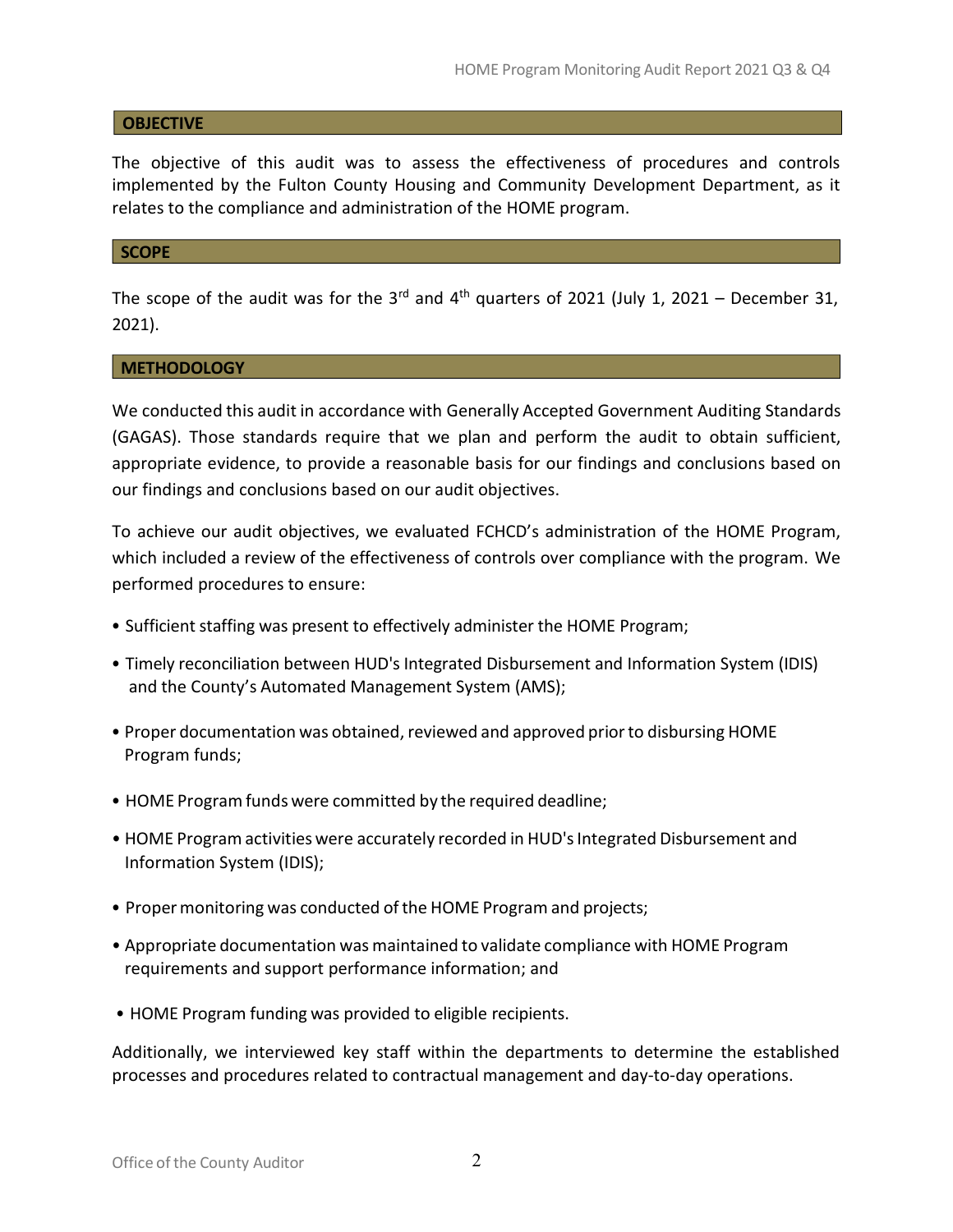We believe the evidence obtained provides a reasonable basis for our findings and conclusions based on our audit objectives. Our findings and recommendations are detailed below:

#### FINDINGS AND RECOMMENDATIONS

#### Finding 1 – Untimely Drawdown of Funds

According to the Fulton County Financial Management of Grant and General Funds Policies and Procedures Manual; "On a monthly basis, the Finance Division Manager or designee will verify program funds expended utilizing the AMS Advantage A491D Report." The Standard Operating Procedures for Drawdowns further states; "Draw requests are prepared on a monthly basis, or as necessary, by the Division Manager, Financial Services or designee."

During our review, we noted thirty-five (35) transactions, totaling five (5) draw requests, in the amount of \$333,614 that were not processed timely. The department delayed drawdowns to conduct research of 2015 HOME funds; thereby, preventing the timely submission of draw down requests to the Finance Department. By circumventing the monthly drawdown requirement, FCHCD increases the risk of noncompliance with HUD's financial reporting requirements, deobligation of Federal funds, and a delay in reimbursement of County funds.

#### Recommendation

We recommend management ensure all drawdown requests are properly reviewed and approved on a monthly basis.

#### Finding 2 – Incomplete and Missing Documentation for HOP Files

Section 3.12 of the HOP Policies and Procedures Manual states, "HOP loans require a Rental History Verification to be included in the applicant file." Applicants for HOP Loans must demonstrate that they meet HOP's eligibility criteria. We obtained and reviewed the two (2) HOP participants' files to determine if proper supporting documentation was maintained, as required by HUD's regulatory guidelines. Upon our review of the files, we noted the Authorization for the Release of Information form was not signed for one (1) of the two (2) participants. We also noted that the Rental Verification forms were not found in either file. The submission of incomplete

Office of the County Auditor 3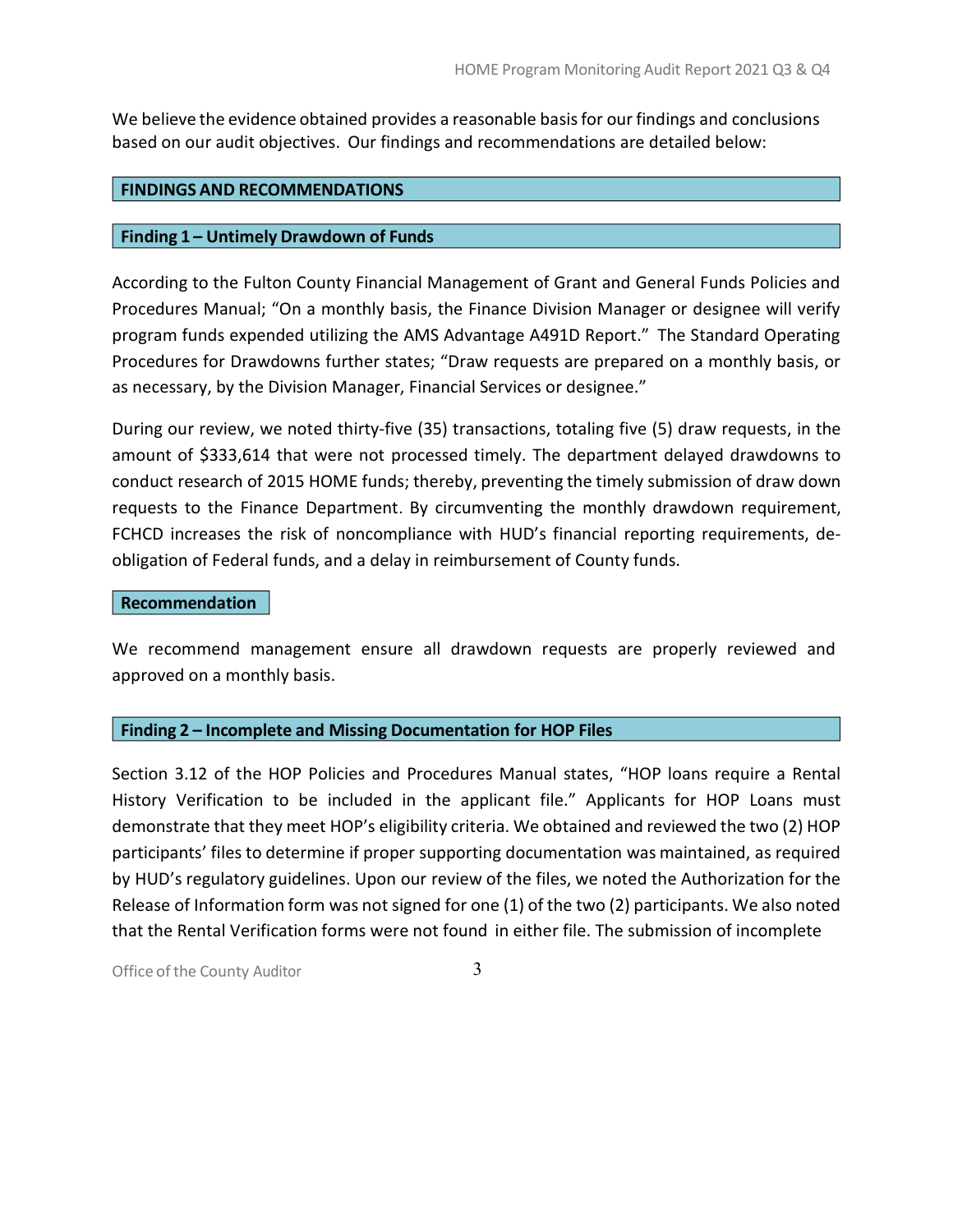and/or missing documentation was due to an oversight by staff. The absence of required documentation could result in noncompliance with HUD's guidelines and cause eligible participants to be deemed ineligible for HOME funds due to missing or incomplete documentation.

#### Recommendation

In an effort to strengthen the department's internal controls and to comply with HUD's regulatory guidelines, we recommend management establish a review process to ensure the required documents are complete and maintained in the participant's file prior to the determination of eligibility and receiving funding from the HOME program.

#### Concern: Monitoring of Expiring Funds

HOME funds must be expended within five years of the receipt of funds. Per review of the IDIS PR01 HUD Grants and Program Income Report, there was \$179,473.20 in HOME Program Entitlement (EN) funds available to commit/draw from grant year 2015. This amount is inclusive of remaining balances carried forward from prior years. However, AMS displayed an unobligated balance of \$0. The department completed a review of these funds and concluded that the amounts available to commit/draw in IDIS did not match the unobligated balance in AMS. This difference was a result of expenditures in AMS being applied to the oldest grant funding first, also known as the First in First out (FIFO) method.

We were informed that the department requested permission to record expenditures and draw down available funds from program year 2015; however, the drawdowns were put on hold in March, 2021 to allow research of grant activity by the FCHCD and Finance, with the assistance of HUD. Finance granted permission to utilize funds and drawdowns resumed in November, 2021. Failure to meet expenditure deadlines and utilize funds within the required time frame may cause de-obligation of HOME funds, significant delays in business processes and noncompliance with Federal guidelines.

Office of the County Auditor 4